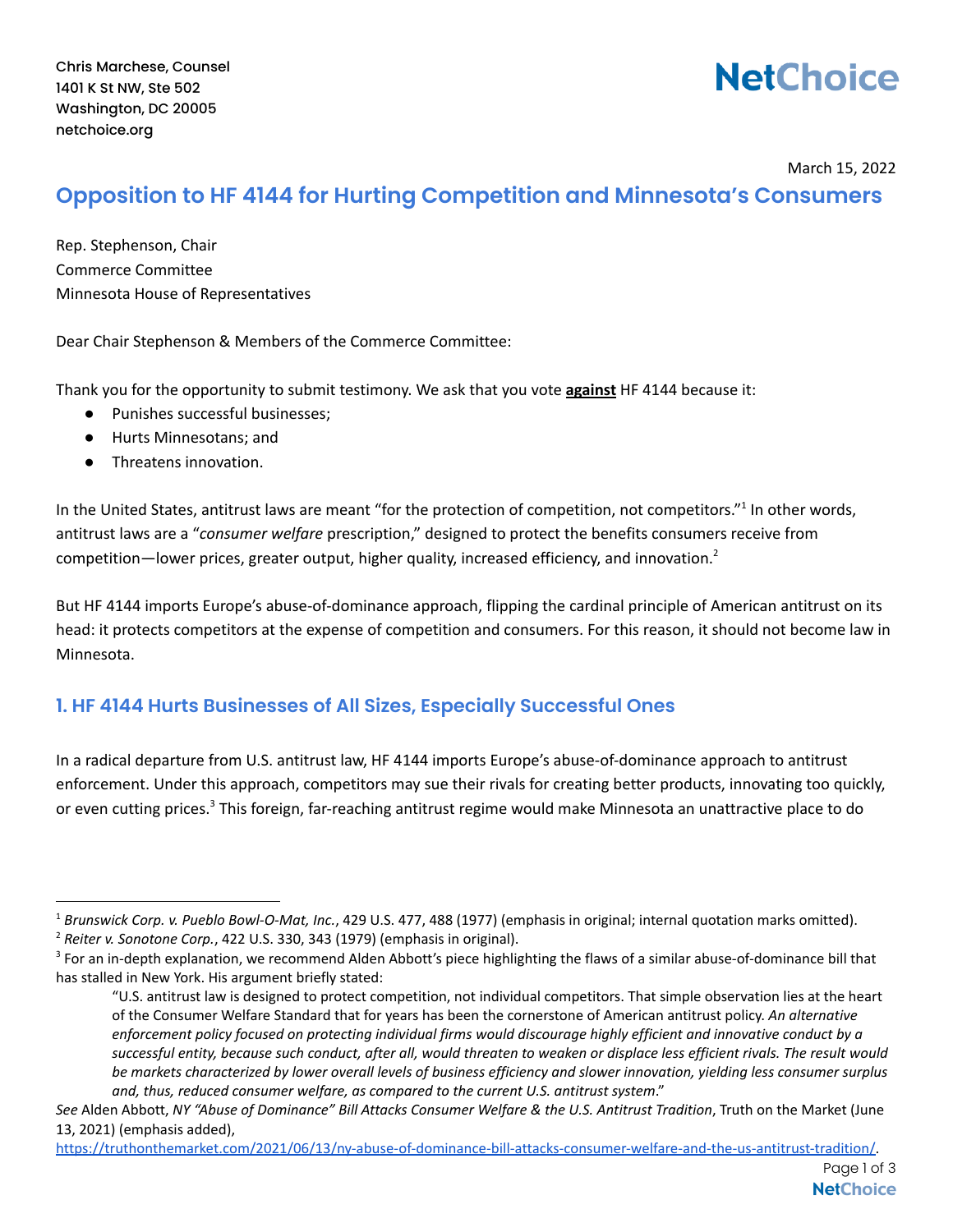business—a cost the state can ill afford, especially when it's already ranked as having the 46th worst business costs in the nation 4 .

First, this bill will discourage businesses from competing in Minnesota's markets, or from expanding existing operations within the state. Businesses of all sizes want regulatory environments that have clear, administrable, and predictable rules. When the rules of the road are clear, businesses can plan accordingly. But when those rules are arbitrary in substance, arbitrary in enforcement, and so costly that a business is "damned if it does, damned if it doesn't," economic growth will suffer.

HF 4144 enshrines arbitrary rules. Section 1 simply declares that sellers with 40% market share and buyers with 30% market share are "presumed to have a dominant position."<sup>5</sup> There is no economic basis for enshrining these thresholds, and the bill doesn't explain why they are sensible (indeed, one might wonder why the threshold for buyers is lower than the threshold for sellers).

Even worse, the thresholds are so low—and so outside the mainstream in the United States (the Supreme Court has never found monopoly power below 75% market share<sup>6</sup>)—that they will capture small- and medium-sized businesses, as well as Minnesota's largest corporations including Target, Best Buy, 3M, UnitedHealth Group, Land O'Lakes, and General Mills.

HF 4144 targets big, medium, and small enterprises alike. For businesses looking to enter new markets, Minnesota will surely rank bottom of the list.

Second, the bill will likewise discourage businesses already competing in Minnesota from expanding or offering new products when the liability risks are unclear. Because the bill is so broadly written, and transforms common business practices like use of noncompete clauses or no-poach agreements into antitrust violations, businesses will think twice before expanding operations in Minnesota. For example, the bill would prohibit businesses like Target from expanding into new markets if doing so would hurt competitors (consider Target's entry into the pharmacy market—this bill would have prohibited that expansion). It would also prohibit Best Buy from offering favorable promotions or discounts on Best Buy-only products. And it would even punish the Mayo Clinic for "imposing contracts by which any person is restrained from engaging in lawful profession, trade, or business of any kind"—in other words, for using a noncompete clause.

With so much legal uncertainty and thus so many liability risks at stake, HF 4144 will hurt businesses of all sizes, forcing them to divert valuable resources to their legal departments and outside law firms. And that's assuming they can even afford to do that—many cannot, especially as the pandemic continues to inflict economic pain.

Even in good economic times, however, the bill will punish successful businesses—ensuring those with innovative products pay a price for competing on the merits and winning.

<sup>5</sup> H.F. No. 4144, Section 2, Subdivision 2, Subsection c. <https://www.forbes.com/places/mn/?sh=5a41b2ac7b7a> (last visited Mar. 14, 2022).

<sup>4</sup> *See* CNBC, *Top States for Business: Minnesota* (July 15, 2021),

<https://www.cnbc.com/2021/07/13/top-states-for-business-minnesota.html> (assigning Minnesota a "D" grade, and ranking the state 42nd in the country, for "cost of doing business" in 2021); Forbes, *Best States for Business 2019: Minnesota*,

<sup>6</sup> *Kolon Indus. Inc. v. E.I. DuPont de Nemours & Co.*, 748 F.3d 160, 174 (4th Cir. 2014).